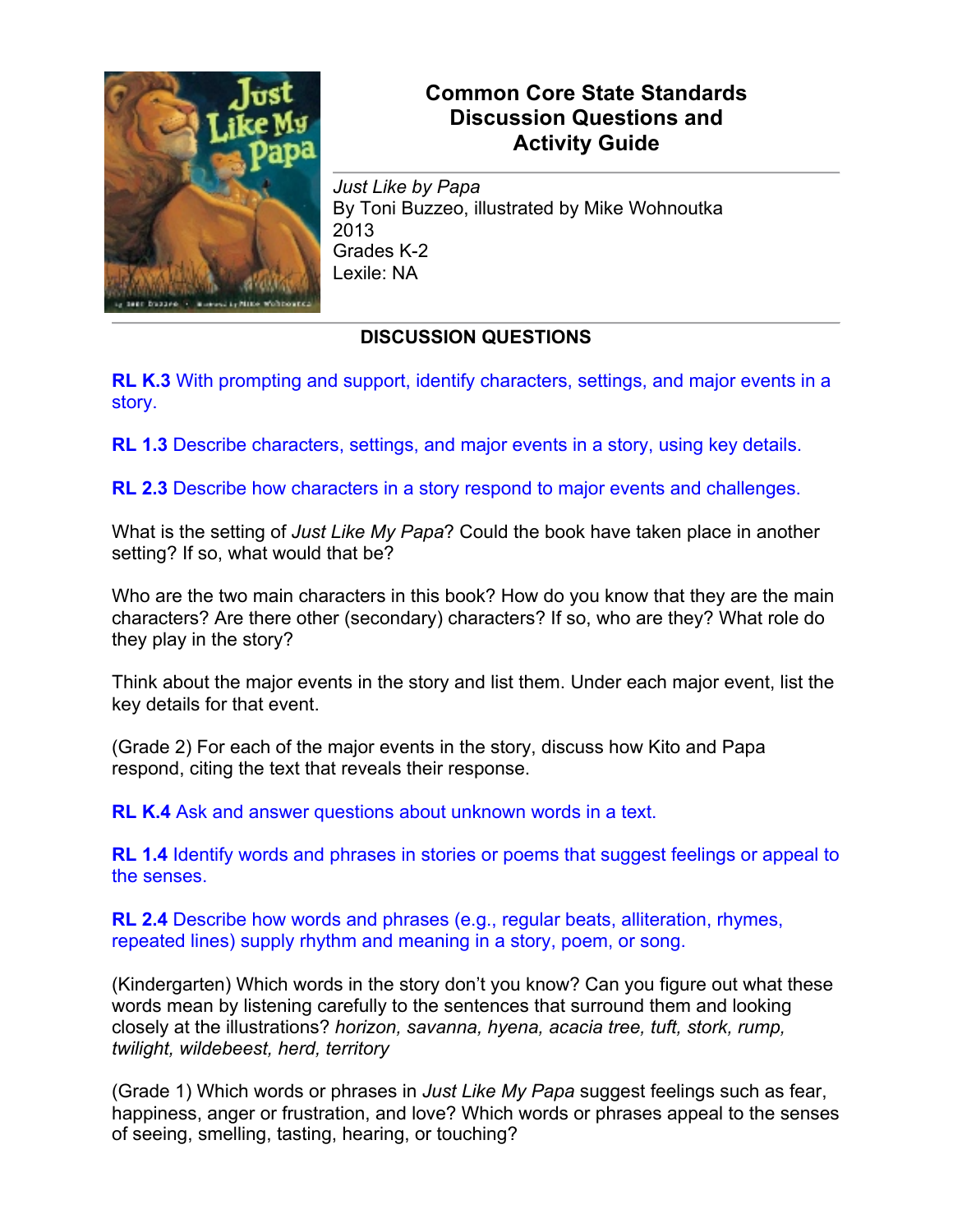(Grade 2) What lines are repeated in the story? How do these repeated lines convey meaning and reinforce the message of the story?

**RL K.7** With prompting and support, describe the relationship between illustrations and the story in which they appear (e.g., what moment in a story an illustration depicts).

**RL 1.7** Use illustrations and details in a story to describe its characters, setting, or events.

**RL 2.7** Use information gained from the illustrations and words in a print or digital text to demonstrate understanding of its characters, setting, or plot.

For each double page spread, answer the following question: Which words of the text or moment in the story is this painting showing?

Does illustrator Mike Wohnoutka add details in the illustrations that are not in the text? Explain which ones.

What do you learn about the characters and the setting in the story from the illustrations alone?

(Grade 2) What do you understand about the African savanna, Kito and Papa, and the relationship between the two characters as a result of studying the illustrations as well as reading the text?

## **ACTIVITIES**

**W K.7** Participate in shared research and writing projects (e.g., explore a number of books by a favorite author and express opinions about them).

**W 1.7** Participate in shared research and writing projects (e.g., explore a number of "how-to" books on a given topic and use them to write a sequence of instructions).

**W 2.7** Participate in shared research and writing projects (e.g., read a number of books on a single topic to produce a report; record science observations).

Provide students with access to (or read to them) several informational books as well as online articles featuring lions. Help them to gather and list facts about lions. Explain that authors and illustrators do a great deal of research before they write and illustrate animal fiction stories that portray animals in the wild realistically. Now, return to the text of *Just Like My Papa* and note each of the facts that author Toni Buzzeo and illustrator Mike Wohnoutka included in their book.

**L K.6** Use words and phrases acquired through conversations, reading and being read to, and responding to texts.

**L 1.6** Use words and phrases acquired through conversations, reading and being read to, and responding to texts, including using frequently occurring conjunctions to signal simple relationships (e.g., because).